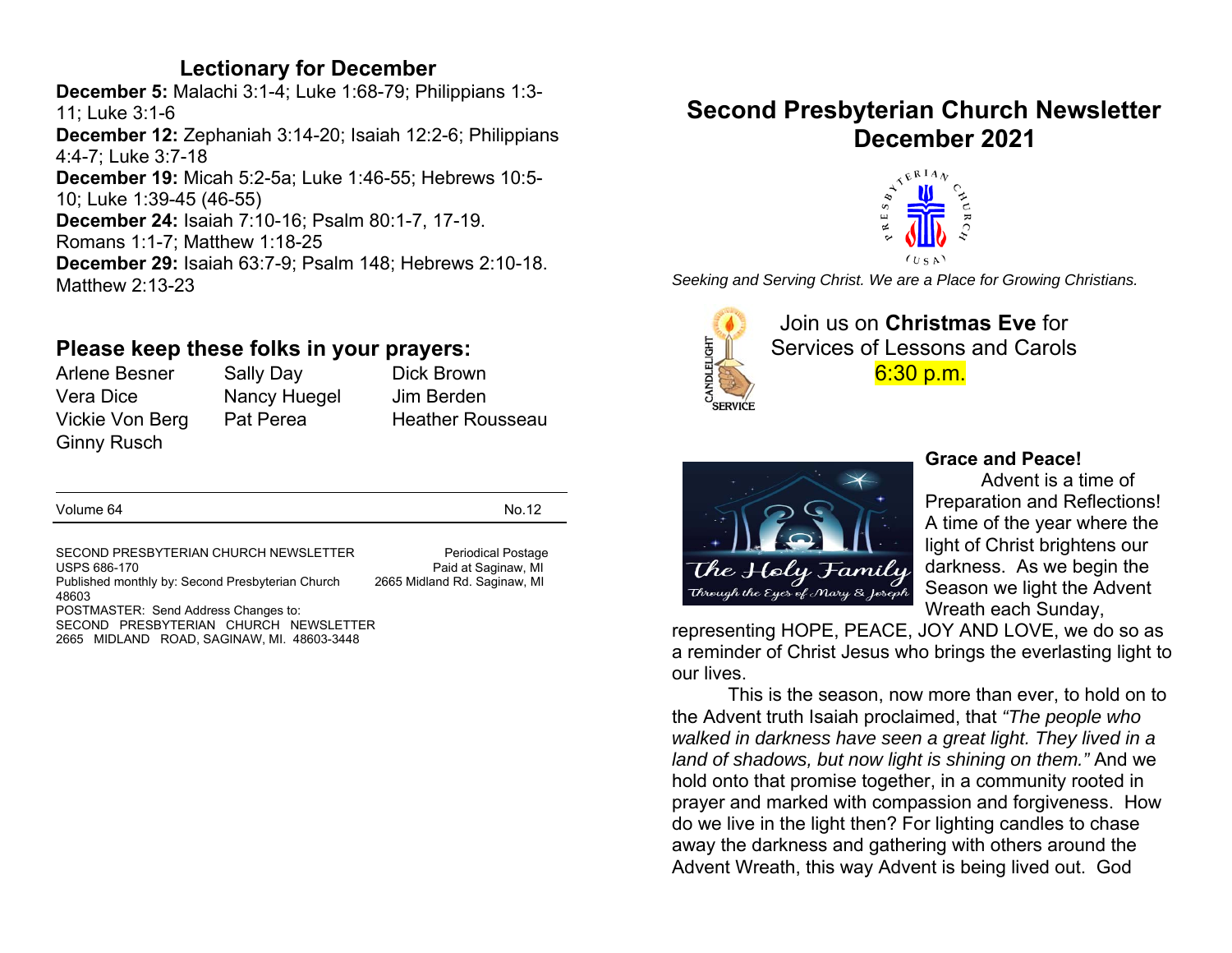promised to bring the light into our darkness through God's Son Jesus Christ.

As we live Advent: lighting candles of hope, speaking words of peace, sharing the bread of joy, and feasting on the abundance of love we will find in that lowly manger bed.

This may be a time for us to reflect on how we allow the light of Christ to shine in us and in one another, in waiting for Christ the Lord who is the Messiah in preparation for Christmas. The best present that cannot be wrapped and placed under the tree, rather this present; Christ walks in our darkness with us each moment of us glowing in Grace in our faith, while extending our love to one another as Christ has done for us, living the light that shines among us.

What about the New Year that is drawing so close? Are you making any New Year reflections or Resolutions to grow in our lives as faithful believers or taking stock of what we have done from January to December of 2021? This may be something to reflect on as we make our list for Christmas. Perhaps the best gift of light to ourselves in the season, and to one another, is for our Faith in the Lord to be strengthened with Christ the Light.

May the light Christ shine with HOPE, PEACE, JOY and LOVE fill your hearts this day and forevermore; through Jesus Christ, Emmanuel, the Prince of Peace who comes in the name of the LORD and Savior of the World. Amen!!

#### **Theme for Advent Season: "Light out of Darkness"**

First Sunday in Advent November 28, **"Expecting the Light"** Jeremiah 33:14-16 and Luke 21:25-36

Second Sunday in Advent December 5, **"Walk in the Light"** Malachi 3:1-4 and Luke 3:1-6

Third Sunday in Advent December 12, **"Bearing the Light"**  Zephaniah 3:14-20 and Luke 3:7-18

Fourth Sunday in Advent December 19, **"Shine the Light of Love"** Micah 5:2-5a and Luke 1:39-45

Christmas Eve December 24, **"The Bright Light Shines"** Lessons and Carols (Service 5:30pm)

**Merry Christmas and A Peaceful New Year to you and to all!!!** 

#### In Christ Peace! **Pastor Philomena**



## **Christmas Joy Offering**

The Christmas Joy Offering will be received Sunday, December 12. This offering supports the work of

Presbyterian racial ethnic schools and provides supplemental income and medical insurance for former ministers, missionaries, church workers, and their families.



## **Poinsettias**

If you would like to order a poinsettia in honor or memory of someone special, please sign up and pay in the office. The deadline to order is December 5. These beautiful poinsettias are \$10.00 each and have multiple large blossoms and a bow attached. They will decorate the sanctuary for worship beginning on Sunday, December 19, and will stay until after the Christmas Eve service. Take your poinsettias home after the Christmas Eve service.

#### **Florence Gilmour Circle**

Florence Gilmour Circle will meet on Wednesday, December 8, at 10:00 a.m. in Fellowship Hall to assemble Thinking of You plates for those who can't get to church. After we have completed the plates, we will meet to have lunch at Sullivan's Restaurant on Gratiot Rd.





## **Estimate of Giving**

We have received 45 Estimates of Giving for 2022. If you have not already done so, please turn in your blue **2022 Estimate of Giving** slip (one is enclosed in this newsletter) by either mailing it to the

church or dropping it in the donation box. We are working on our budget for 2022 and many programs of the church depend upon your Estimate of Giving. Thank you for your faithfulness!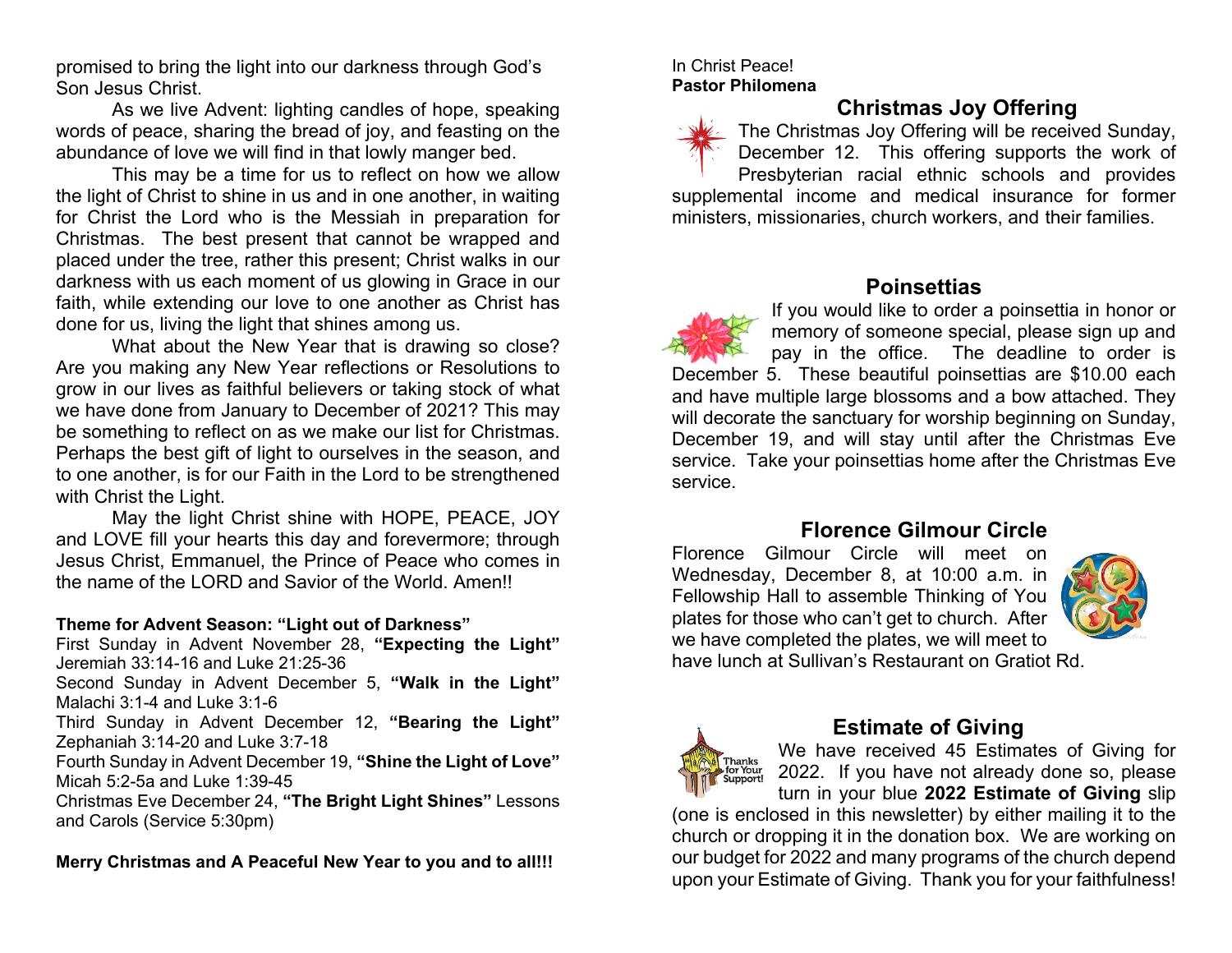

abreast of the budget and financial needs of the church the Finance Committee has a chart on display in the main hallway with information regarding the church finances. We hope this will give everyone a greater understanding of our finances. We thank you for your commitment to the ministry and your ongoing support for the programs here at Second Presbyterian Church. The church recently sold our investments and reinvested them at the Presbyterian Foundation, to take advantage of services offered. The sale of our investments resulted in a "realized gain," which reduced our deficit.

| <b>Financial Report</b> |            |  |  |  |  |
|-------------------------|------------|--|--|--|--|
| as of 10/31/2021        |            |  |  |  |  |
| Income                  | 189,975.08 |  |  |  |  |
| <b>Expense</b>          | 188,017.94 |  |  |  |  |
| <b>Excess</b>           | 1,957.14   |  |  |  |  |

#### **2021 End of Year Contributions** The IRS requires that donors must hand deliver or mail  $292$  (the postmark must be on or before December 31, 2021) to claim a deduction for 2021. Giving in 2022 and predating a check for 2021 does not qualify for a 2021 deduction.

## *Mission Minutes* **"Go also the second mile" Matthew 5:41**

The Angel Tree gift tags are on the table in the front hallway. Angel Tree is a part of Prison Fellowship and provides an opportunity for our ANGEL TREE church to extend the hope of the Gospel A Program of Prison Fellowship through delivering Christmas gifts on behalf

of their incarcerated parents. Please keep in mind, although there is a "wish list" on each tag, you are not obligated to buy everything on that list. \$25 is usually the maximum amount. All gifts are due back at church by December 12.

## **Old Town Soup Kitchen**

 The Mission Committee would like to know if there is an interest in volunteering at the Old Town Soup Kitchen in 2022. Old Town Christian Outreach is a wonderful organization committed to helping those in need.

 We would love to be able to get a group of people together to volunteer once or twice a month. If you think this is something you'd like to try, put your name on the list. Let us know what day(s) would work better for you -- Monday / Wednesday / Friday from 11am-1pm. It's a lot of fun, a little hard work, great fellowship, and the spirit of helping others. The sign-up sheet is on a clipboard on the Mission table.



#### **Inclement Weather Policy**

When Saginaw Township Schools have been closed due to inclement weather (snow, ice, temperatures, etc.), any church programming for that day will also be cancelled. This includes any activity of the church or outside groups that use church facilities. Examples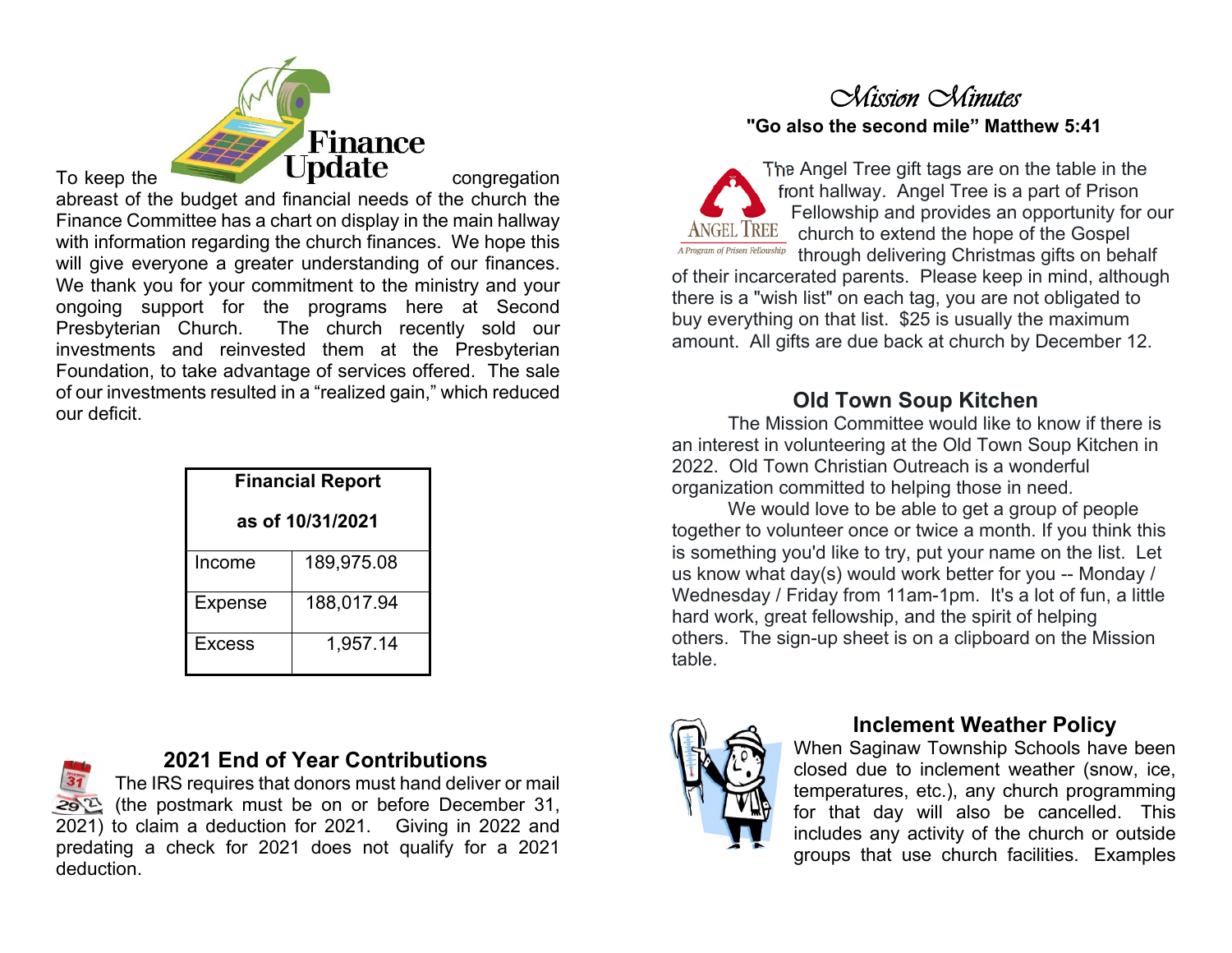are (but not limited to): Session, Committee meetings, Choirs, Bible Study, Women's Circle, Community events.

## **Youth News**

First Presbyterian Church Youth Group has invited any youth to shop with them on December 12 for a needy family in Saginaw. If you would like more information, please call Genie Herter – 989-793-8215 or the church office – 989-792-1023.



## **Boy Scout Troop 321**

The Boy Scouts would like to express their gratitude for the Christmas wreaths and greens that members of the church ordered. This is one of the only fundraisers that the Scouts raise money for their camping trips and summer camp. Thank You!

#### **SERRV Sale**

Beginning December 1st, we will have the SERRV merchandise displayed in the gathering area. We have many new items and wonderful



gift ideas. Please consider shopping and supporting the artisans. 25 % of the proceeds will go to support the Mission projects we as a congregation contribute to throughout the year.

## **PNC Update**



The Ministry Information Form (MIF) has been uploaded to the CLC website. We now wait to be matched with applicants. The committee is still meeting to develop questions for the interview process. Please pray for the

committee to discern the best fit for the call to Second Presbyterian Church.



## **Congregational Meeting**

On Sunday, December 12 immediately following worship, we will have a congregational meeting to elect elders to the class of 2024 Second Presbyterian Church Session. Please attend as we need a quorum to pass any motions.

## **For Those in Need**

If you know of a family in the church that could use extra help this Christmastime, please let Pastor Philomena know. We have helped with Consumer's Energy gift



certificates, toys, clothing, and food when we know of the need. Christmastime is a great time to show our generosity.

## **Gifts Given to the Church**

We have been the beneficiary of a generous gift of two spaces/crypts at Oakwood Mausoleum. If you think you may be interested, please stop into the office for more details. Proceeds from the sale of these crypts will be spent on local mission projects per the donor's wishes.



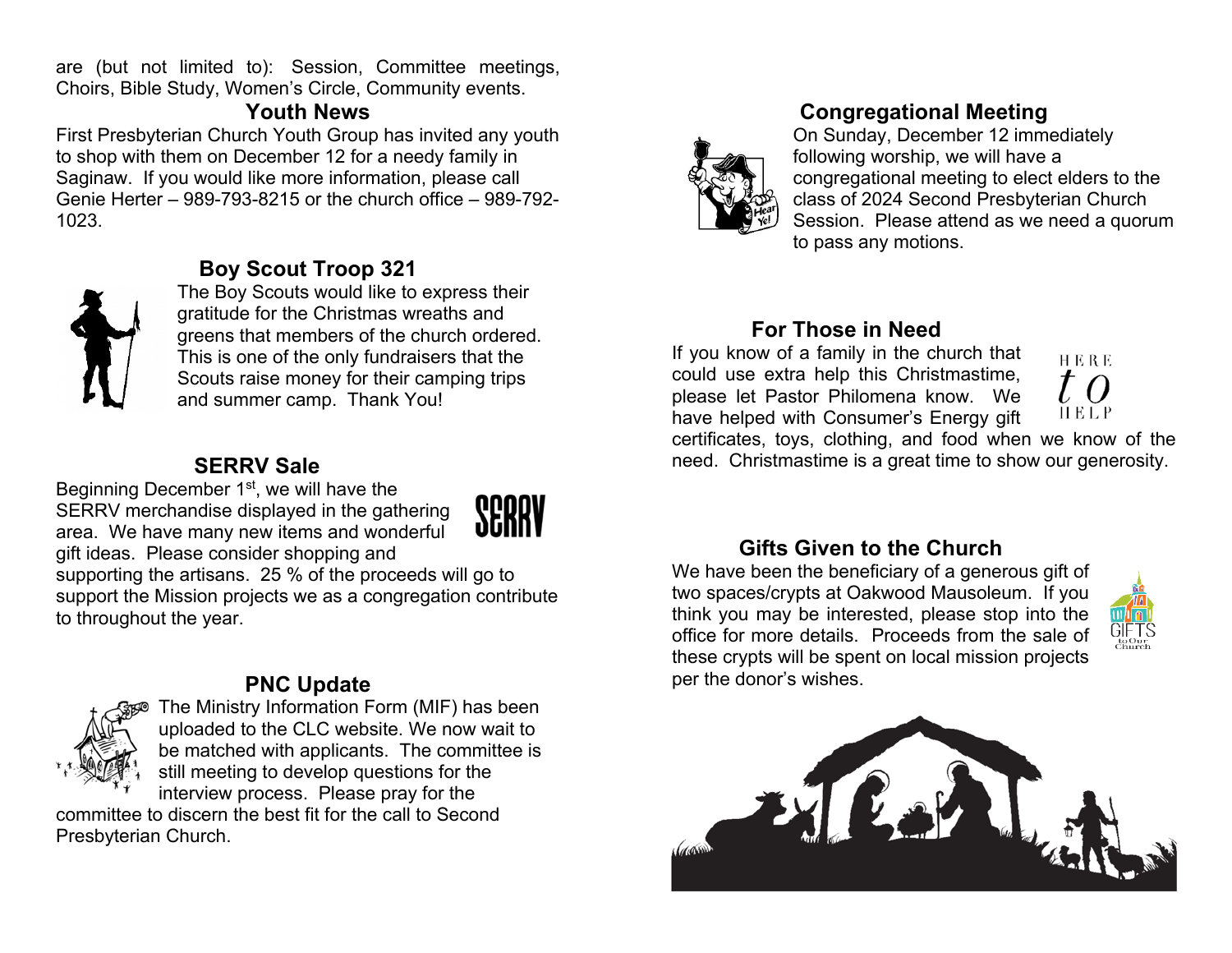## **Recipes from the Special Recipes Cookbook Circa 1988-1999**

Fruitcake Bars Submitted by Carol Ann Poole

 $\frac{1}{2}$  C. Margarine or Butter 1 pkg. Pillsbury Nut Bread Mix 1 C. Coconut 2 C. Diced Mixed Candied Fruit 1 C. Chopped Dates 1 C. Coarsely Chopped Nuts 14 oz. Can Eagle Brand Milk

Preheat oven to 350 degrees. Melt margarine in 15x10 sheet pan. Sprinkle evenly with dry bread mix. Sprinkle with coconut. Distribute candied fruit evenly over coconut. Distribute dates over candies fruits. Sprinkle with nuts. Press mixture lightly. Pour condensed milk over top spreading evenly. Bake at 350 20-30 minutes or until set and lightly browned. Cool 30 minutes. While slightly warm, cut into bars and remove from pan. Cool completely. Yield 48 bars.

> Candied Fruitcake Submitted by Carole Bricker

4 Eggs 1 C. Sugar 5 C. Pecan Halves

2 C. Flour 2 tsp Baking Powder  $\frac{1}{2}$  tsp Salt 2 C. Candied Pineapple, cut 2 C. Candied Cherries 3  $\frac{1}{2}$  C. Pitted Dates. cut 3 ½ C. Pitted Dates, cut

Sift flour, baking powder, and salt into large bowl. Add pineapple, cherries, & dates. Mix well with hands to coat each piece of fruit with flour. Beat eggs until frothy & gradually beat in sugar. Add to fruit and mix well with hands. Mix in nuts. Grease & line with brown paper 2 deep 9" Spring form pans & press down firmly with fingers. If necessary, rearrange fruit and nuts to fill empty spaces. Bake in very low oven (275 degrees) for 1 ¼ hour. Let cake stand in pans about 5 minutes. Turn out, pull off paper and cool.

#### Fluffy Potato Bake Submitted by Ruth Anderson

 $\frac{1}{4}$  C. Snipped Parsley 1 tsp. Salt Melted Butter

6 Large Potatoes ¼ C. Finely Chopped Onion <sup>1</sup>/<sub>4</sub> C. Butter 12 oz. Small Curd Cottage Cheese

Cook and mash potatoes. Sauté onion, but do not brown. Stir onion, cottage cheese, parsley, and salt into mashed potatoes. Spoon potato mixture into a well-greased casserole dish. Drizzle melted butter over the top. Bake at 350 degrees until browned. Approximately 30 minutes. Garnish with additional parsley if desired. Roll in mixture of ¼ C. parsley and ½ C. Pecans. Serve with crackers.

> Four Bean Baked Beans Submitted by Linda Penney

1 lb. Hamburger 1 lb. Bacon 1 (16 oz.) can Lima Beans 1 (16 oz.) can Kidney Beans 1 (16 oz.) can Butter Beans 48 oz. Randall Great Northern Beans 1 Qt. Tomatoes 1 Large Diced Onion 1 ½ C. Brown Sugar

Brown bacon and hamburger and drain. In a large bowl, combine the hamburger, crumbled bacon, the beans, and the tomatoes. Layer onions and brown sugar in bottom of roasting pan. Pour the bean mixture over top. Bake 3-3 ½ hours at 350 degrees. Serves 8-10.